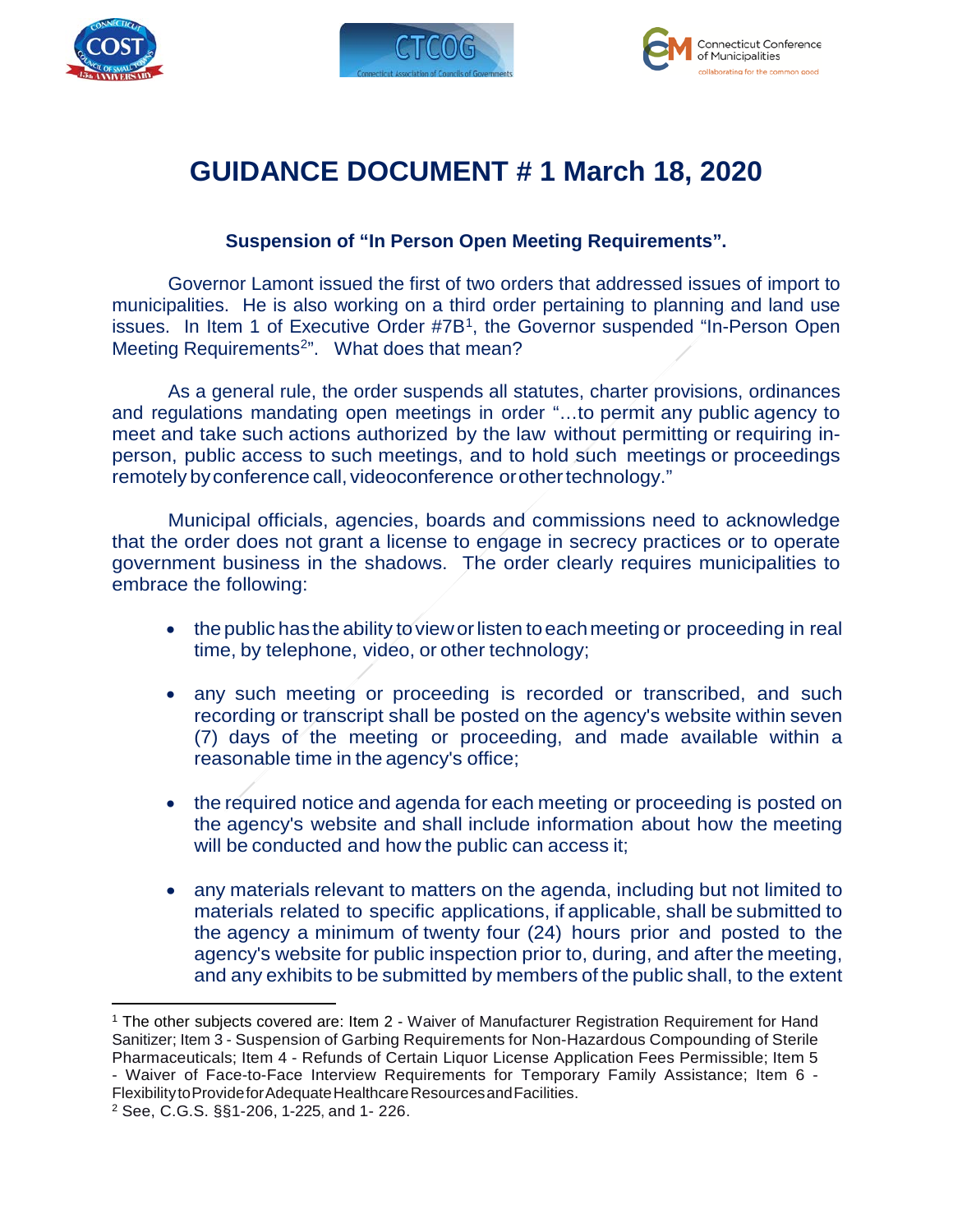- feasible, also be submitted to the agency a minimum of twenty-four (24) hours prior to the meeting and posted to the agency's website for public inspection prior to, during, and after the meeting; and
- all speakers taking part in any such meeting or proceeding shall clearly state their name and title, if applicable, before speaking on each occasion that they speak.

Those of you familiar with an early 1980s ruling of the Freedom of Information Commission will recognize many of these standards. Under the terms of Order #7C the Council may conduct virtual meetings including both participating officials and the public in a transparent and accessible manner, utilizing readily available meeting technologies.

## **Extension of Municipal Budget Adoption Deadlines: General and Capital Fund Budgets[3.](#page-1-0)**

In Item 5 of Executive Order #7C<sup>[4](#page-1-1)</sup>, the Governor extended "all municipal budget deadlines for the preparation of the municipal budget" for the FY 2020-2021, which ends on June 30, 2021 "that fall on any date prior to and including May 15, 2020…by thirty (30) days<sup>[5](#page-1-2)</sup>." In essence, this order gives most municipalities an extra month or so to approve a budget; presumably under the virtual regime ordered in Executive Order #7B.

Furthermore, the following language gives chief executive officers the ability to hold off on submission until the legislative body approves a schedule: "All submission dates may be postponed until such time as the legislative body approves said modified schedule and deadline, consistent with the thirty (30) day extension."

Under this order the "…legislative body of the municipality, or in a municipality where the legislative body is a town meeting, the board of selectmen, may alter or modify the schedules and deadlines pertaining to the:

<span id="page-1-0"></span> $\overline{a}$ <sup>3</sup> Item 6, is as follows: "Extension of Regional Board of Education Budget Adoption Deadlines. Notwithstandingany provision of the Connecticut General Statutes, including Title 10, or any special act, municipal charter or ordinance, that conflicts with this order, all budget deadlines for the preparation of regional school district budgets for the fiscal year ending June 30, 2021 that fall on any date prior to and including May 15, 2020 may be extended by thirty (30) days. Any regional board of education may alter or modify the schedules and deadlines pertain to the preparation and submission of a proposed budget and the deliberation or actions on said budget by the legislative body or other fiscal authority, including any required hearing(s), publication, referendum or final budget adoption."

<span id="page-1-1"></span><sup>4</sup> The other subjects covered are: Item 2 - Flexibility of Graduation Requirements, and Prescribed Courses of Study; Item 3 - Flexibility for Educator Prep Programs; Item 4 - Flexibility for Educator Certification Timelines, Educator Evaluations, and School In-Services; Item 7 - Remote Conduct of DMV Operations; Items 8 + 9 - Limits on Visitors to (a) Facilities That Treat Persons with Psychiatric Disabilities and (b) Southbury Training School; Item 10 - COVID-19 Information Sharing Between Facilities That Treat Persons with Psychiatric Disabilities, DPH, and Local Health Directors.

<span id="page-1-2"></span><sup>5</sup> Note: "Notwithstanding any provision of the Connecticut General Statutes, including Title 7, or any special act, municipal charter or ordinance."